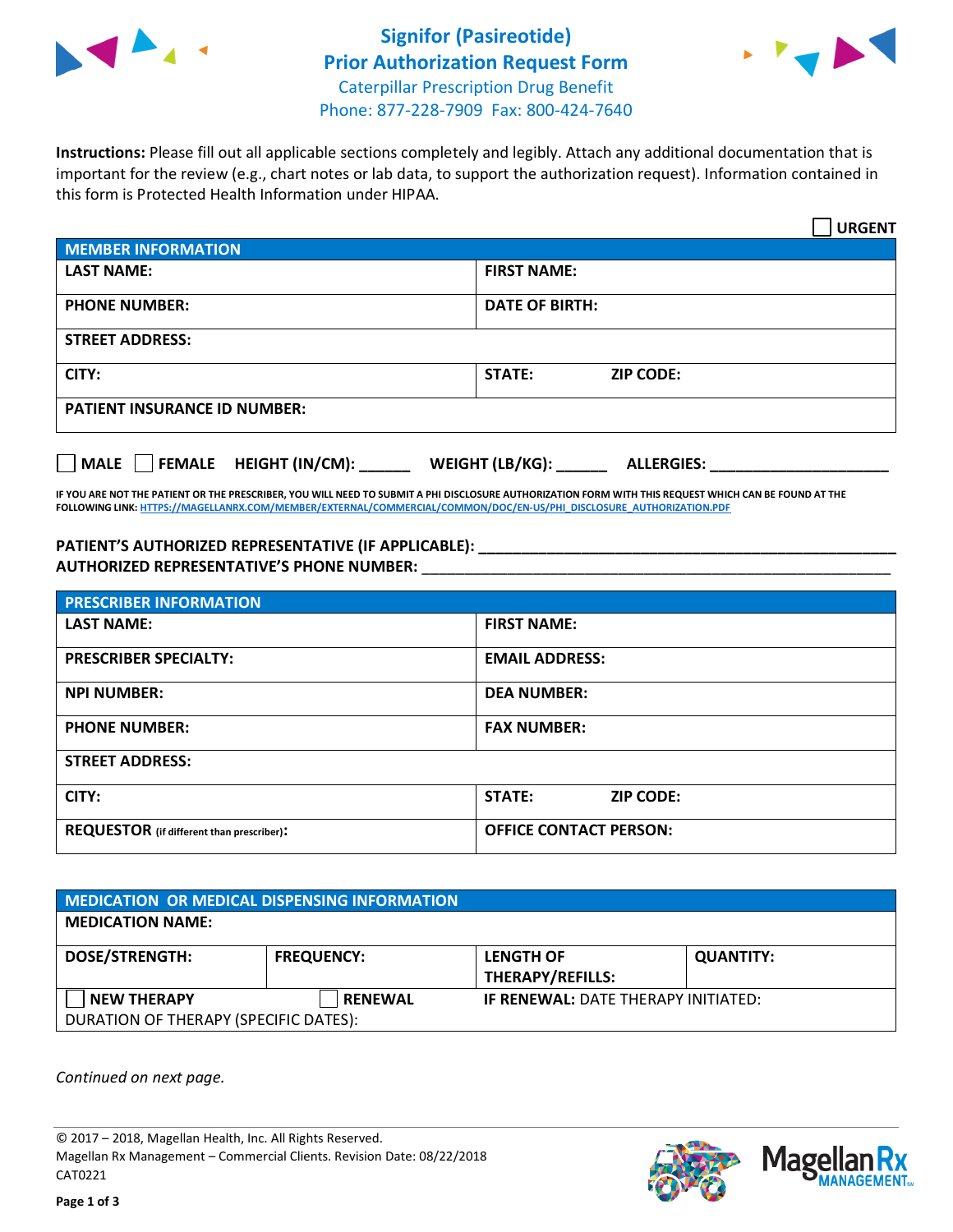



| MEMBER'S LAST NAME: __________________________________                                                                                                                                                                             | MEMBER'S FIRST NAME:                                                                                                                                |                                           |  |  |
|------------------------------------------------------------------------------------------------------------------------------------------------------------------------------------------------------------------------------------|-----------------------------------------------------------------------------------------------------------------------------------------------------|-------------------------------------------|--|--|
|                                                                                                                                                                                                                                    | 1. HAS THE PATIENT TRIED ANY OTHER MEDICATIONS FOR THIS CONDITION?                                                                                  | YES (if yes, complete below)<br><b>NO</b> |  |  |
| <b>MEDICATION/THERAPY (SPECIFY</b>                                                                                                                                                                                                 | <b>DURATION OF THERAPY (SPECIFY</b>                                                                                                                 | <b>RESPONSE/REASON FOR</b>                |  |  |
| DRUG NAME AND DOSAGE):                                                                                                                                                                                                             | DATES):                                                                                                                                             | <b>FAILURE/ALLERGY:</b>                   |  |  |
|                                                                                                                                                                                                                                    |                                                                                                                                                     |                                           |  |  |
|                                                                                                                                                                                                                                    |                                                                                                                                                     |                                           |  |  |
|                                                                                                                                                                                                                                    |                                                                                                                                                     |                                           |  |  |
| <b>2. LIST DIAGNOSES:</b><br>□ Cushing's disease                                                                                                                                                                                   |                                                                                                                                                     | <b>ICD-10:</b>                            |  |  |
| □ Other Diagnosis__________________ICD-10 Code(s):______________                                                                                                                                                                   |                                                                                                                                                     |                                           |  |  |
|                                                                                                                                                                                                                                    |                                                                                                                                                     |                                           |  |  |
|                                                                                                                                                                                                                                    | 3. REQUIRED CLINICAL INFORMATION: PLEASE PROVIDE ALL RELEVANT CLINICAL INFORMATION TO SUPPORT A                                                     |                                           |  |  |
| PRIOR AUTHORIZATION.                                                                                                                                                                                                               |                                                                                                                                                     |                                           |  |  |
| <b>Clinical Information:</b>                                                                                                                                                                                                       |                                                                                                                                                     |                                           |  |  |
| Did the patient have transsphenoidal surgery? $\Box$ Yes $\Box$ No                                                                                                                                                                 |                                                                                                                                                     |                                           |  |  |
|                                                                                                                                                                                                                                    |                                                                                                                                                     |                                           |  |  |
| Is the patient a candidate for transsphenoidal surgery? $\Box$ Yes $\Box$ No                                                                                                                                                       |                                                                                                                                                     |                                           |  |  |
|                                                                                                                                                                                                                                    |                                                                                                                                                     |                                           |  |  |
|                                                                                                                                                                                                                                    |                                                                                                                                                     |                                           |  |  |
|                                                                                                                                                                                                                                    |                                                                                                                                                     |                                           |  |  |
|                                                                                                                                                                                                                                    | Has the patient had a trial and inadequate response with at least one previous treatment (e.g., ketoconazole,                                       |                                           |  |  |
|                                                                                                                                                                                                                                    | Metyrapone (metopirone), Lysodren (mitotane), Sandostatin (octreotide), radiation therapy, or bilateral                                             |                                           |  |  |
| adrenalectomy)? □ Yes □ No                                                                                                                                                                                                         |                                                                                                                                                     |                                           |  |  |
| <b>Reauthorization:</b>                                                                                                                                                                                                            |                                                                                                                                                     |                                           |  |  |
| If this is a reauthorization request, answer the following question:                                                                                                                                                               |                                                                                                                                                     |                                           |  |  |
|                                                                                                                                                                                                                                    | Does the patient have a blood cortisol level or urinary free cortisol level at or below the upper limit of                                          |                                           |  |  |
| normal?* □ Yes □ No                                                                                                                                                                                                                |                                                                                                                                                     |                                           |  |  |
|                                                                                                                                                                                                                                    | *Please provide documentation and lab must have been drawn within the last 30 days.                                                                 |                                           |  |  |
|                                                                                                                                                                                                                                    |                                                                                                                                                     |                                           |  |  |
|                                                                                                                                                                                                                                    | Are there any other comments, diagnoses, symptoms, medications tried or failed, and/or any other information the                                    |                                           |  |  |
| physician feels is important to this review?                                                                                                                                                                                       |                                                                                                                                                     |                                           |  |  |
|                                                                                                                                                                                                                                    |                                                                                                                                                     |                                           |  |  |
|                                                                                                                                                                                                                                    |                                                                                                                                                     |                                           |  |  |
|                                                                                                                                                                                                                                    |                                                                                                                                                     |                                           |  |  |
|                                                                                                                                                                                                                                    |                                                                                                                                                     |                                           |  |  |
| Please note: Not all drugs/diagnosis are covered on all plans. This request may be denied unless all required<br>information is received.                                                                                          |                                                                                                                                                     |                                           |  |  |
|                                                                                                                                                                                                                                    |                                                                                                                                                     |                                           |  |  |
| ATTESTATION: I attest the information provided is true and accurate to the best of my knowledge. I understand that<br>the Health Plan, insurer, Medical Group or its designees may perform a routine audit and request the medical |                                                                                                                                                     |                                           |  |  |
| information necessary to verify the accuracy of the information reported on this form.                                                                                                                                             |                                                                                                                                                     |                                           |  |  |
|                                                                                                                                                                                                                                    |                                                                                                                                                     |                                           |  |  |
| Prescriber Signature or Electronic I.D. Verification:                                                                                                                                                                              |                                                                                                                                                     | Date:                                     |  |  |
| CONFIDENTIALITY NOTICE: The documents accompanying this transmission contain confidential health information that is legally privileged. If                                                                                        |                                                                                                                                                     |                                           |  |  |
|                                                                                                                                                                                                                                    | you are not the intended recipient, you are hereby notified that any disclosure, copying, distribution, or action taken in reliance on the contents |                                           |  |  |
|                                                                                                                                                                                                                                    |                                                                                                                                                     |                                           |  |  |

© 2017 – 2018, Magellan Health, Inc. All Rights Reserved. Magellan Rx Management – Commercial Clients. Revision Date: 08/22/2018 CAT0221